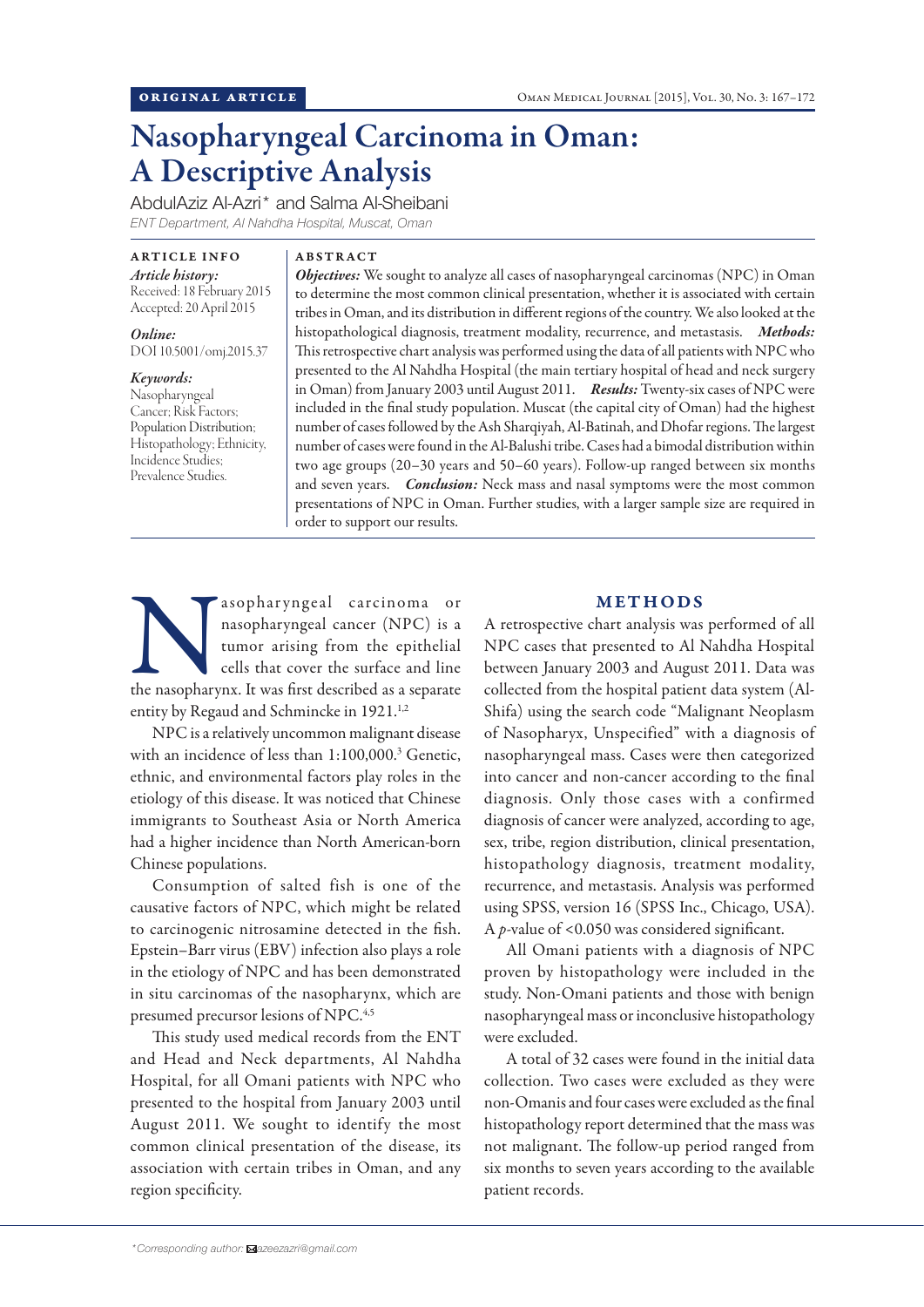

Twenty-six patients were included in the final study population. The male to female ratio was 1.4:1. When considering age, patients were noted to exhibit a bimodal distribution: 21% of patients were in the 20–30 year old group and 25% in the 50–60 year old age group [Figure 1].

RESULTS

Most cases of NPC were from the capital city, Muscat, representing 40% of the total number, followed by 21% in the Ash Sharqiyah region. In addition, both Dhofar and Al-Batinah (now divided into North Batinah and South Batinah) had a similar significant number of cases both representing 17% of



Figure 2: Distribution of nasopharyngeal cancer cases by region.

the total figure. There were no cases recorded from the Adh Dhahirah, Ad Dhakhliyah, Musandam, and Al-Buraimi regions [Figure 2].

Considering the tribe names (the Family name), it was noted that most of the cases were from the Al-Balushi tribe (23%) and all were from Muscat (*p*= 0.031) [Figure 3].

Most cases presented with either presence of a neck mass or with nasal symptoms (bleeding or block) and represented 35.7% of cases each. The second most common symptom was ear pain or ear block, which accounted for 25% of cases, and only 3.6% of cases complained of tinnitus. No cases presented with cranial nerve involvement [Figure 4].

Histopathological examination showed that 69.2% of cases were undifferentiated squamous cell carcinoma (WHO Type 3) and 23% were welldifferentiated squamous cell carcinomas (WHO Type 1). There was only one case of nasopharyngeal lymphoma and one case of lymphoepithelioma found, representing 3.8% each of the total number of cases [Figure 5].

Most cases were treated by concurrent chemoradiotherapy (66%) followed by adjuvant chemotherapy. Almost a quarter of cases (23%) were treated by radiotherapy alone, but 3.3% of cases were treated by chemotherapy alone. In addition, 6.6% of cases had persistent neck nodes post-chemoradiotherapy and were treated with neck dissection [Figure 6].

The stage of the disease at the time of diagnosis was only found in 17 cases out of 26, in the remaining eight cases the stage was not mentioned. Adjusted





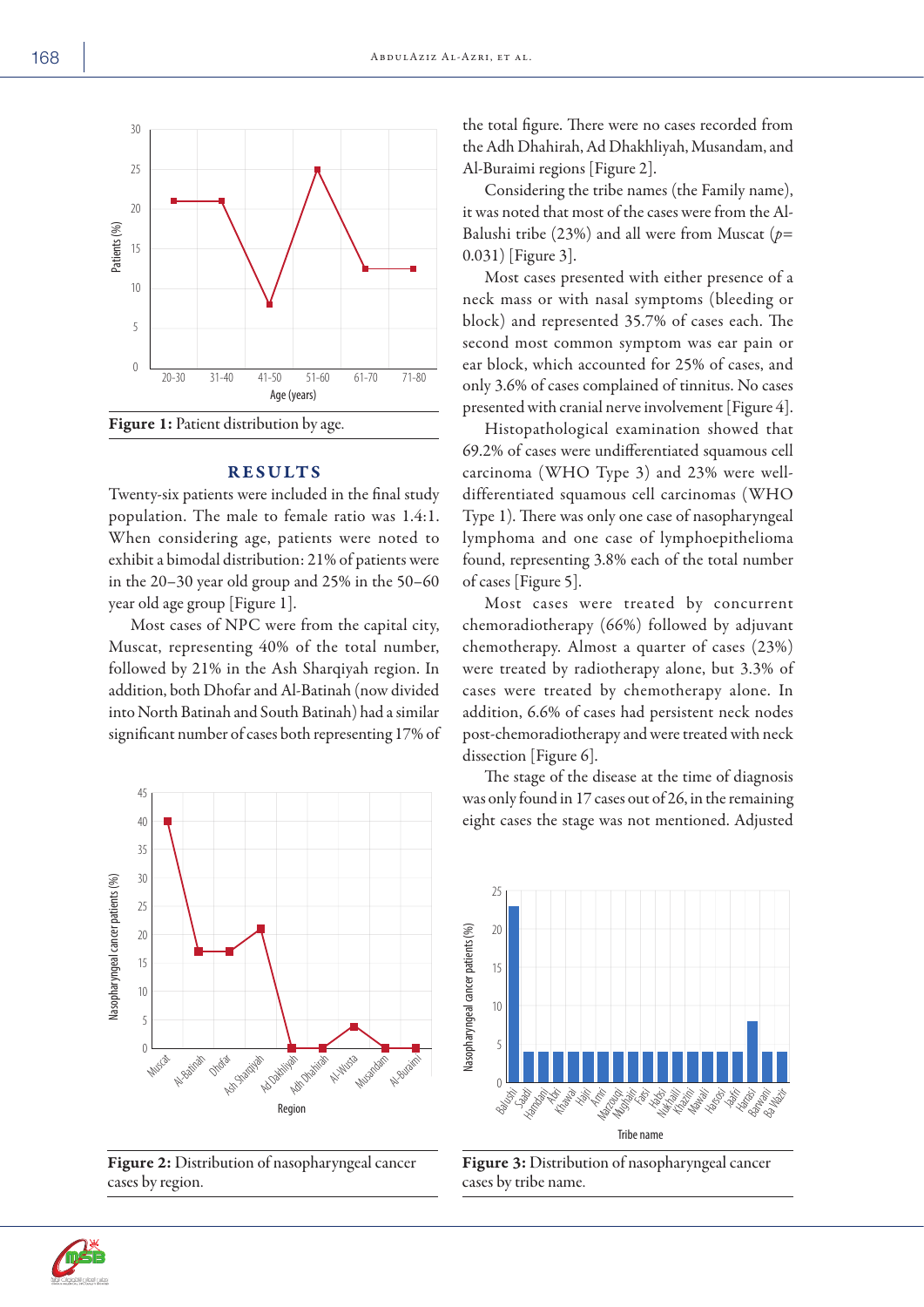

Figure 4: Presentation mode in patients with nasopharyngeal cancer.

percentage was calculated to find any association. Most cases first presented to the clinic at stage IV followed by stage I [Table 1].

Looking at the association between the region and the stage at presentation, no significant association was found (*p=*0.297) [Table 2].6



Figure 5: Histopathology of nasopharyngeal cancer cases.



The majority of patients (76%) had no recurrence and only 12% had locoregional recurrence. The follow-up data showed that 88% of patients were on regular follow-up (median=4.5 years/53 months). However, 12% of the cases were lost to follow-up. Distant metastasis to either lungs, liver, or bone (with equal percentages) was found in 12.5% of patients. Unfortunately, there was insufficient data from the medical records regarding the risk factors related to NPC, especially any history of smoking.

# DISCUSSION

NPC originates in the lateral wall of the nasopharynx, which includes the fossa of Rosenmuller. It can then extend within or out of the nasopharynx to the other

|            | Table 1: Nasopharyngeal cancer stage at time of |  |
|------------|-------------------------------------------------|--|
| diagnosis. |                                                 |  |

| <b>Stage</b>                   | Frequency | Percentage | Adjusted<br>percentage |
|--------------------------------|-----------|------------|------------------------|
| Stage I                        | 4         | 15.4       | 23.5                   |
| Stage II                       | 1         | 3.8        | 5.9                    |
| Stage III                      | 2         | 7.7        | 11.8                   |
| Stage IV                       | 10        | 38.5       | 58.8                   |
| Unknown, but<br>not metastatic | 4         | 15.4       |                        |
| Unknown,<br>metastatic         | 3         | 11.5       |                        |
| Unknown                        | 2         | 7.7        | ۰                      |
| Total                          | 26        | 100        | 100                    |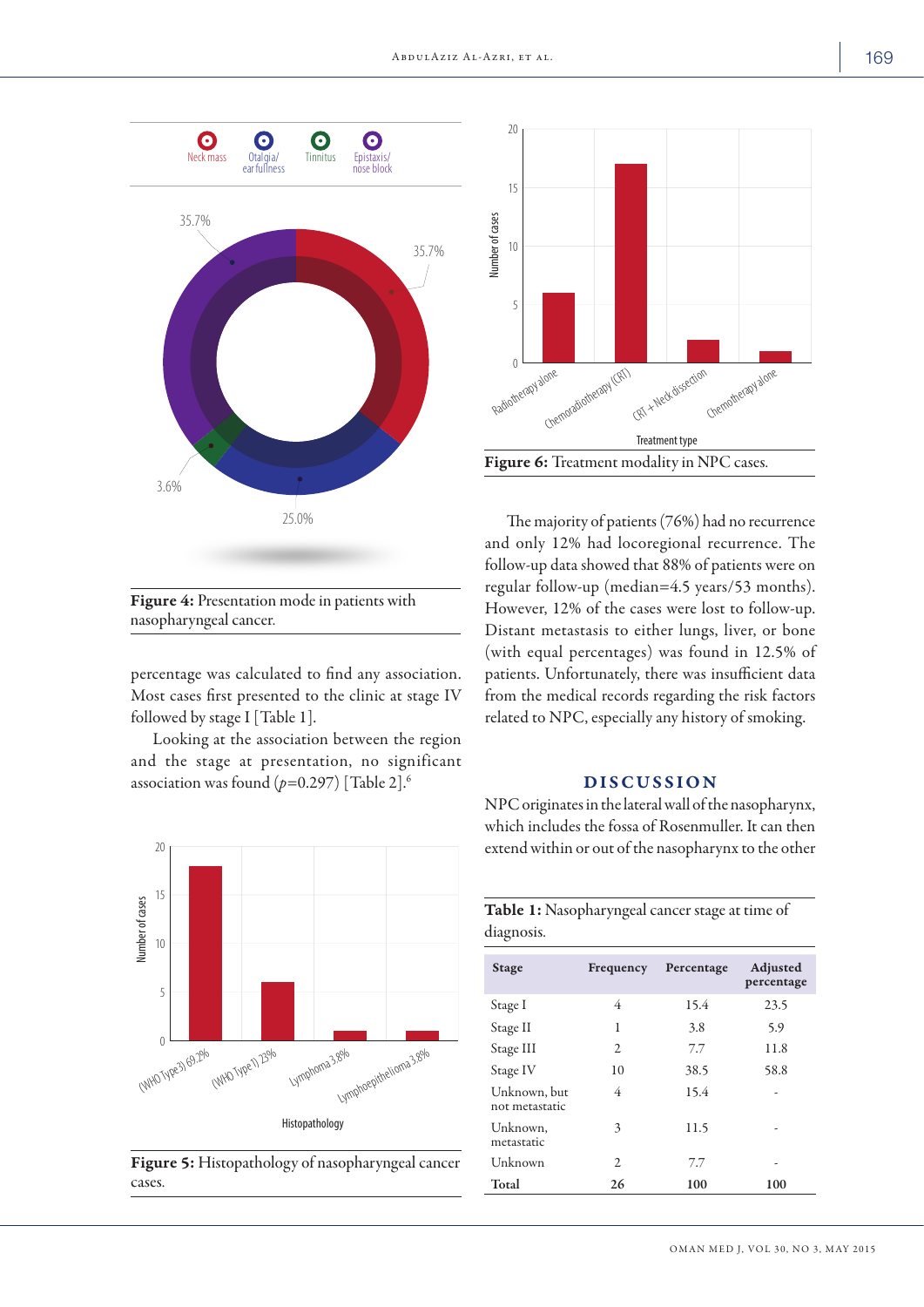| Region        | Stage I  | Stage II     | <b>Stage III</b>  | <b>Stage IV</b> | Total | Total $(\%)$ |
|---------------|----------|--------------|-------------------|-----------------|-------|--------------|
| Muscat        | 3        | $\mathbf{0}$ |                   | 4               | 8     | 47.0         |
| Al-Batinah    | 0        | 0            | $\mathcal{O}$     | 3               | 3     | 17.6         |
| Dhofar        | $^{(1)}$ | 0            | $\mathbf{\Omega}$ |                 |       | 11.8         |
| Ash Sharqiyah |          |              |                   |                 | 3     | 17.6         |
| Al-Wusta      |          | $\Omega$     |                   |                 |       | 6            |
| Ad Dhakhliyah | 0        | $\Omega$     |                   | O               |       | $\Omega$     |
| Adh Dhahirah  |          | 0            |                   |                 |       | $\Omega$     |
| Al-Buraimi    |          | 0            |                   |                 |       | $\theta$     |
| Musandam      |          | 0            |                   | 0               |       | $\Omega$     |
| Total         |          |              |                   | 10              |       | 100          |

Table 2: Association between region and stage at diagnosis.

lateral wall and/or posterosuperiorly to the base of the skull, inferiorly to the palate, anteriorly to the nasal cavity or posteroinferiorly to the oropharynx. It then typically metastasizes to the cervical lymph nodes. Distant metastases may occur in the bone, lung, mediastinum and, rarely, the liver.<sup>7,8</sup>

In our study, the male to female ratio was 1.4:1, which is similar to the ratio internationally. Neck mass is the most common presentation mode of NPC, followed by aural then nasal symptoms.<sup>9</sup>

Our study showed that the most common presentation of NPC is neck mass and nasal symptoms of obstruction and epistaxis. Ear symptoms were less common. The incidence rate of NPC in Oman (2.3:100,000) is slightly higher than the worldwide incidence of 1:100,000.10 Most cases were from Muscat with an incidence rate of  $1.2:100,000$ ,<sup>10</sup> which could be due to the larger population size compared to other regions. There may also be an element of bias since a lot of people work in the capital city and sometimes give a local address in Muscat rather than their original place of residence.

It was found that most NPC cases were within the Al-Balushi tribe. The Baloshi, Balochi, or Baluchi tribe originates from East Balochistan, a western province of Pakistan (approximately 50% of their population still lives there). Fortypercent of Balochi are settled in Sindh, Pakistan, and a significant number of the Baloch people live in South Punjab, Pakistan. The rest live in Iran, Afghanistan, Turkmenistan, Oman, the United Arab Emirates, Bahrain, Kuwait, India, and in some parts of Africa. Small communities of Baloch people also live in Europe particularly Sweden, Norway, Denmark, England, and Perth, Australia, where they arrived in the 19th century.<sup>11-13</sup> We are not sure when exactly this tribe moved to Oman and there is no sufficient information regarding their unique lifestyle habits (i.e. smoking or chewing tabacco) or genetic predisposition.

In general, 7% of Omanis (13.4% males and  $0.5\%$  females)<sup>14</sup> smoke (including pipes, shisha, and cigarettes). Anecdotal evidence suggests that most smokers live in Dhofar and Muscat. However, there is no study that provides information on the distribution of smokers by region.

Dhofar is situated in the south of Oman, which is known for the production and use of frankincense. The resin is obtained by slashing the bark of the *Boswellia sacra* tree and allowing the sap to bleed out and harden. Some chemicals found in frankincense are acid resin, 3-acetyl-beta-boswellic acid, alphaboswellic acid, phellandrene, 4-O-methyl-glucuronic acid, incensole acetate, and gum. Frankincense can be used in perfumery and aromatherapy, skin care, and traditional medicine.15 Frankincense has also been shown to have cancer-killing properties, and has the potential to destroy ovarian cancer cells when used in the oil form.<sup>16</sup> However, the long-term use of frankincense (in smoke form) is associated with an increased risk of squamous cell carcinoma of the respiratory tract.<sup>17</sup>

A Chinese study looking at region distribution of NPC suggested that the differences over time of NPC in different areas may be related to changes in risk factor exposure in the corresponding populations.<sup>18</sup> Although there is no strong supportive evidence, it may be attributable to the changing lifestyle among local residents from traditional Chinese to

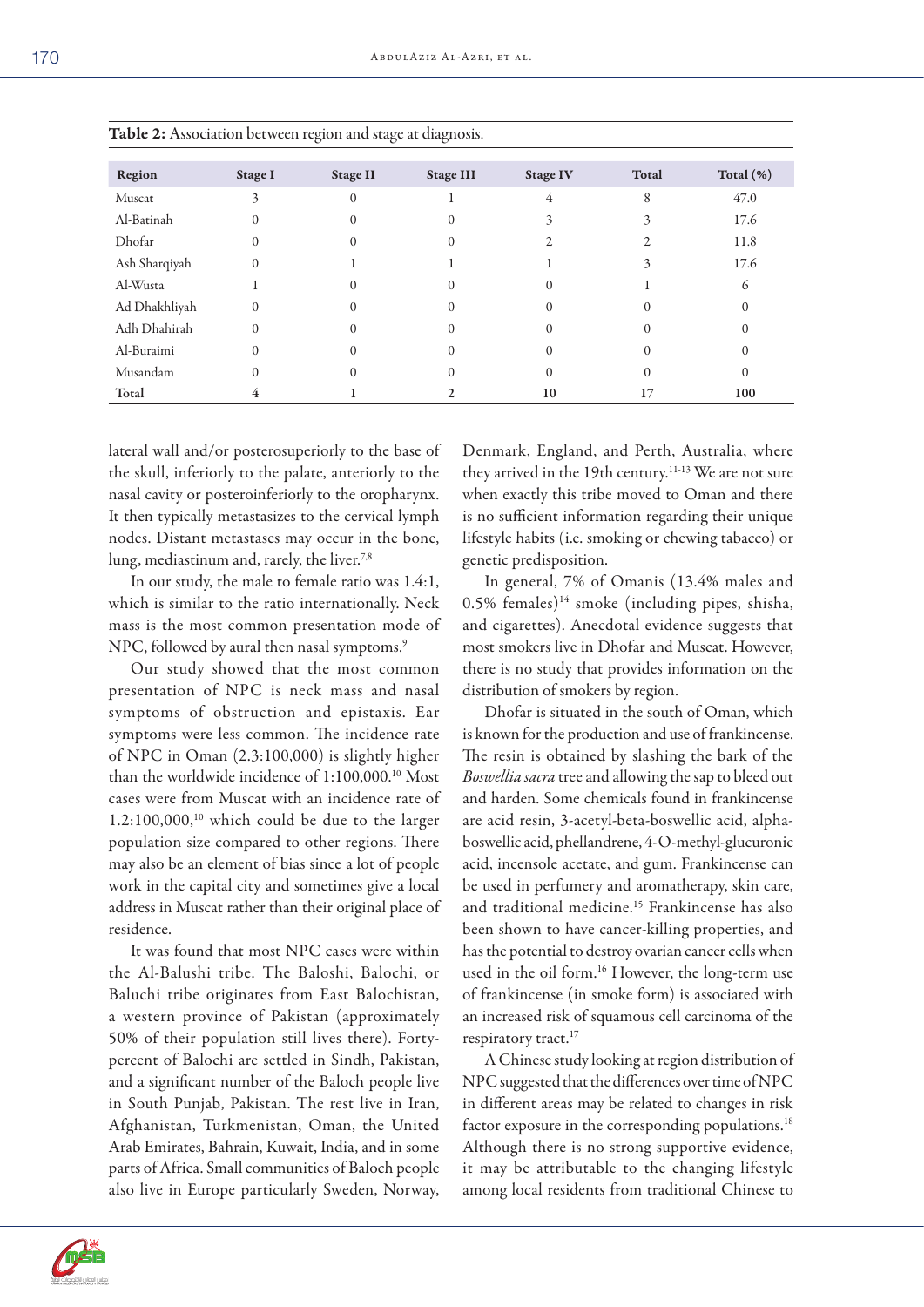Western diets, followed by rapid economic growth and development in these corresponding areas. Changes in smoking habits, pickled food intake, and immigration may also have great influences on incidence.18-20

Our observation that Muscat and Dhofar followed by Ash Sharqiyah and Al-Batinah have the most number of cases could be attributed to the fact that all of them are located in coastal regions. In these regions, the process of preserving and canning of highly salted fish is famous (known locally as *Al-Maleh*) adds another risk factor.

No cases were recorded in Adh Dhahirah, Musandam and Al-Buraimi, which could be explained due to the locations of these areas close to the borders of the United Arab Emirates (UAE). Most people in these areas seek medical treatment in the UAE as it is closer than Muscat.

There are three subtypes of NPC recognized by the WHO classification:<sup>21</sup>

- Type 1: keratinizing squamous cell carcinoma.
- Type 2: non-keratinizing carcinoma.
- Type 3: undifferentiated carcinoma.

All three types express cytokeratin, and types 2 and 3 have incorporation of EBV into their genome, and circulating IgA antibodies to EBV in the peripheral blood.

Our study showed that most of the Omani patients had type 3 NPC, which is related to EBV. However, there was no data concerning EBV markers as tests for these are not done in our hospital. The Cologne modification of the WHO scheme by Krueger and Wustrow<sup>21</sup> includes the degree of lymphoid infiltration. Types 2 and 3 may be accompanied by an inflammatory infiltrate of lymphocytes, plasma cells, and eosinophils, which are abundant, giving rise to the term lymphoepithelioma and which we had only one case.

The mainstay of treatment of NPC is external beam radiotherapy, followed by adjuvant chemotherapy. Surgery has little role in the management of NPC other than for the purpose of diagnostic biopsy.22 Most of our patients were treated by combined chemoradiotherapy followed by adjuvant chemotherapy.

Three patients had recurrence, out of which two had local recurrence and one was treated by radiotherapy. The third patient had regional recurrence that was treated by radical neck dissection.

# CONCLUSION

NPC is considered a rare entity in Oman and it usually presents at a late stage. Neck mass and nasal symptoms are the most common presentation in most cases of NPC in Oman. It is most common in Muscat followed by the Ash Sharqiyah region and among the Al-Balushi tribe. A study of lifestyle habits among this tribe, including dietary habits, and a look at EBV serology is recommended to further support our findings. To consolidate our results, we recommend conducting a prospective study with a larger sample size.

#### *Disclosure*

The authors declared no conflict of interests. No funding was received for this study.

#### references

- 1. Regaud C. Lympho-épitheliome de l'hypopharynx traité par la roentgenthérapie. Bull Soc Franc Otorhinolaryngol. 1921;34:209-214.
- 2. Schmincke A. Über lymphoepitheliale Geschwülste. Beitr Pathol Anat 1921;68:161-170.
- 3. Parkin DM, Whelan SL, Ferlay J, Teppo L, Thomas D. Cancer incidence in five continents. Volume VIII. IARC Scientific Publication No. 155. IARC Press; 2003.
- Pathmanathan R, Prasad U, Sadler R, Flynn K, Raab-Traub N. Clonal proliferations of cells infected with Epstein-Barr virus in preinvasive lesions related to nasopharyngeal carcinoma. N Engl J Med 1995 Sep;333(11):693-698.
- 5. Niedobitek G, Agathanggelou A, Nicholls JM. Epstein-Barr virus infection and the pathogenesis of nasopharyngeal carcinoma: viral gene expression, tumour cell phenotype, and the role of the lymphoid stroma. Semin Cancer Biol 1996 Aug;7(4):165-174.
- 6. Greene FL, Page DL. AJCC cancer staging manual. 6th Edition. Chapter 6.
- 7. Som PM, Bergeron T, eds. Head and neck imaging. St Louis Mo.: Mosby-Year Book; 2003.
- 8. Hayat MA, ed. Cancer imaging. Amsterdam: Elsevier, Academic Press; 2008.
- 9. Imad K. Mahid Iqbal, Adnan Yar Muhammad. Presentation of Nasopharyngeal Carcinoma. Available at: www.jpmi.org. pk › Home › Vol 19, No 2 (2005). Accessed January 2011.
- 10. The Oman Cancer National Registry. 2011. Available at: http://ghdx.healthdata.org/record/oman-cancerincidence-oman-report-2011. Accessed August 18, 2014.
- 11. Pakistan: A Country Study. Edited by Peter R. Blood. Washington: GPO for the Library of Congress; 1995.
- 12. Bray D, Rai J. Ethnographic Survey of Baluchistan. Bombay, India: The Times Press; 1913.
- 13. Janmahmad. The Baloch Cultural Heritage. Karachi, Pakistan: Royal Book Company; 1982.
- 14. Al Riyami AA, Afifi M. Smoking in Oman: prevalence and characteristics of smokers. East Mediterr Health J 2004 Jul-Sep;10(4-5):600-609.
- 15. Olibanum.—Frankincense. Available at: www. henriettesherbal.com. Accessed January 14, 2009.
- 16. Adkins S. Frankincense Effective in Killing Ovarian Cancer Cells. University Herald: 2013.
- 17. Friborg JT, Yuan JM, Wang R, Koh WP, Lee HP, Yu MC. Incense use and respiratory tract carcinomas: a prospective cohort study. Cancer 2008 Oct;113(7):1676-1684.